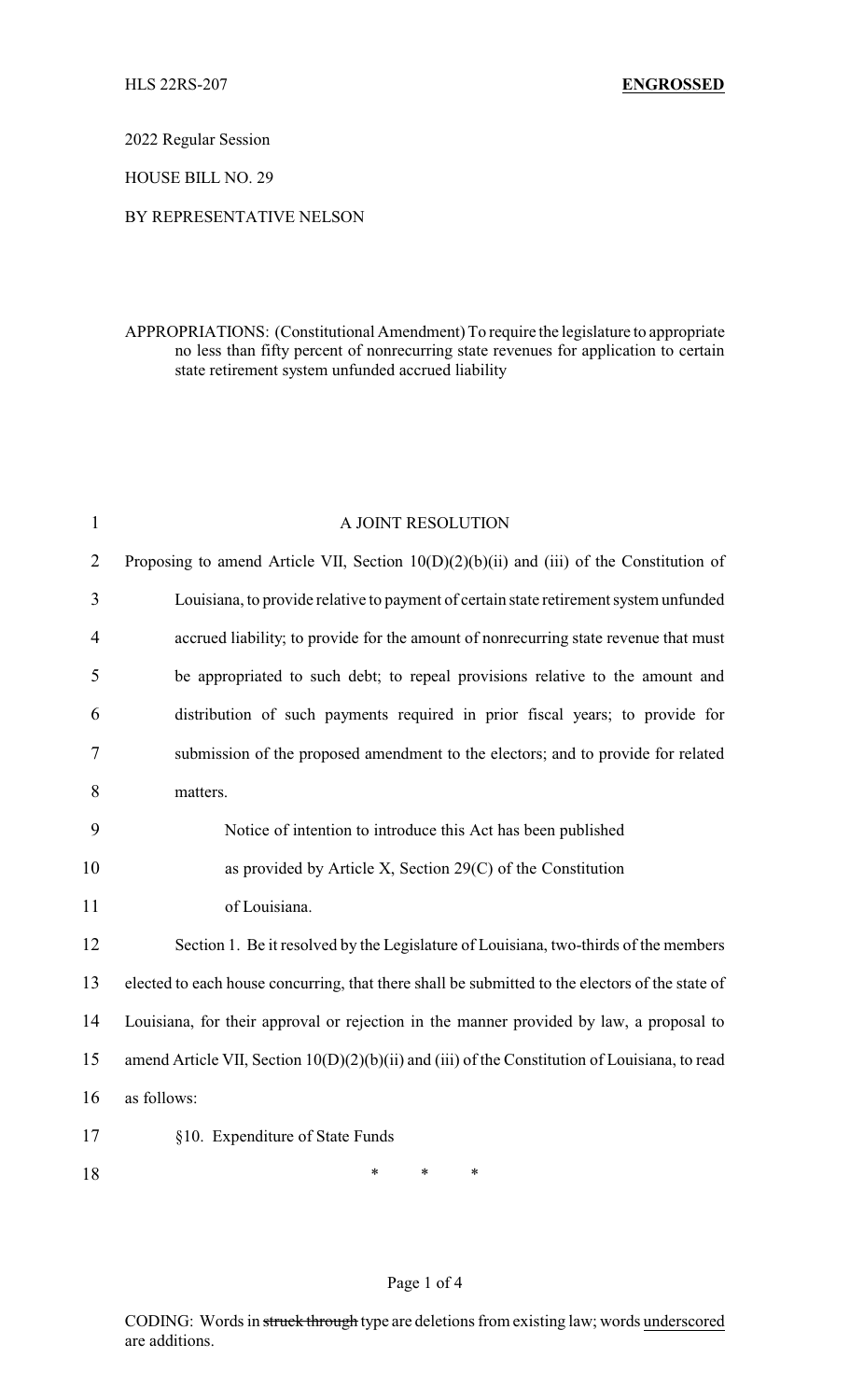| 1  | (D)                                                                                    |
|----|----------------------------------------------------------------------------------------|
| 2  | *<br>$\ast$<br>$\ast$                                                                  |
| 3  | (2) Except as otherwise provided in this constitution, the appropriation or            |
| 4  | allocation of any money designated in the official forecast as nonrecurring shall be   |
| 5  | made only for the following purposes:                                                  |
| 6  | $\ast$<br>*<br>*                                                                       |
| 7  | (b)(i)                                                                                 |
| 8  | $\ast$<br>*<br>∗                                                                       |
| 9  | For Fiscal Years 2013-2014 and 2014-2015 the legislature shall<br>(ii)                 |
| 10 | appropriate no less than five percent of any money designated in the official forecast |
| 11 | as nonrecurring to the Louisiana State Employees' Retirement System and the            |
| 12 | Teachers' Retirement System of Louisiana for application to the balance of the         |
| 13 | unfunded accrued liability of such systems existing as of June 30, 1988, in            |
| 14 | proportion to the balance of such unfunded accrued liability of each such system.      |
| 15 | Any such payments to the public retirement systems shall not be used, directly or      |
| 16 | indirectly, to fund cost-of-living increases for such systems.                         |
| 17 | (iii) For Fiscal Year 2015-2016 and every fiscal year thereafter through               |
| 18 | Fiscal Year 2022-2023, the legislature shall appropriate no less than ten percent of   |
| 19 | any money designated in the official forecast as nonrecurring to the Louisiana State   |
| 20 | Employees' Retirement System and the Teachers' Retirement System of Louisiana          |
| 21 | for application to the balance of the unfunded accrued liability of such systems       |
| 22 | existing as of June 30, 1988, in proportion to the balance of such unfunded accrued    |
| 23 | liability of each such system. Any such payments to the public retirement systems      |
| 24 | shall not be used, directly or indirectly, to fund cost-of-living increases for such   |
| 25 | systems.                                                                               |
| 26 | (iii) For Fiscal Year 2023-2024 and each fiscal year thereafter, the legislature       |
| 27 | shall appropriate no less than fifty percent of any money designated in the official   |
| 28 | forecast as nonrecurring to the state retirement systems for application to their      |
| 29 | unfunded accrued liability. Money appropriated pursuant to this Item shall be          |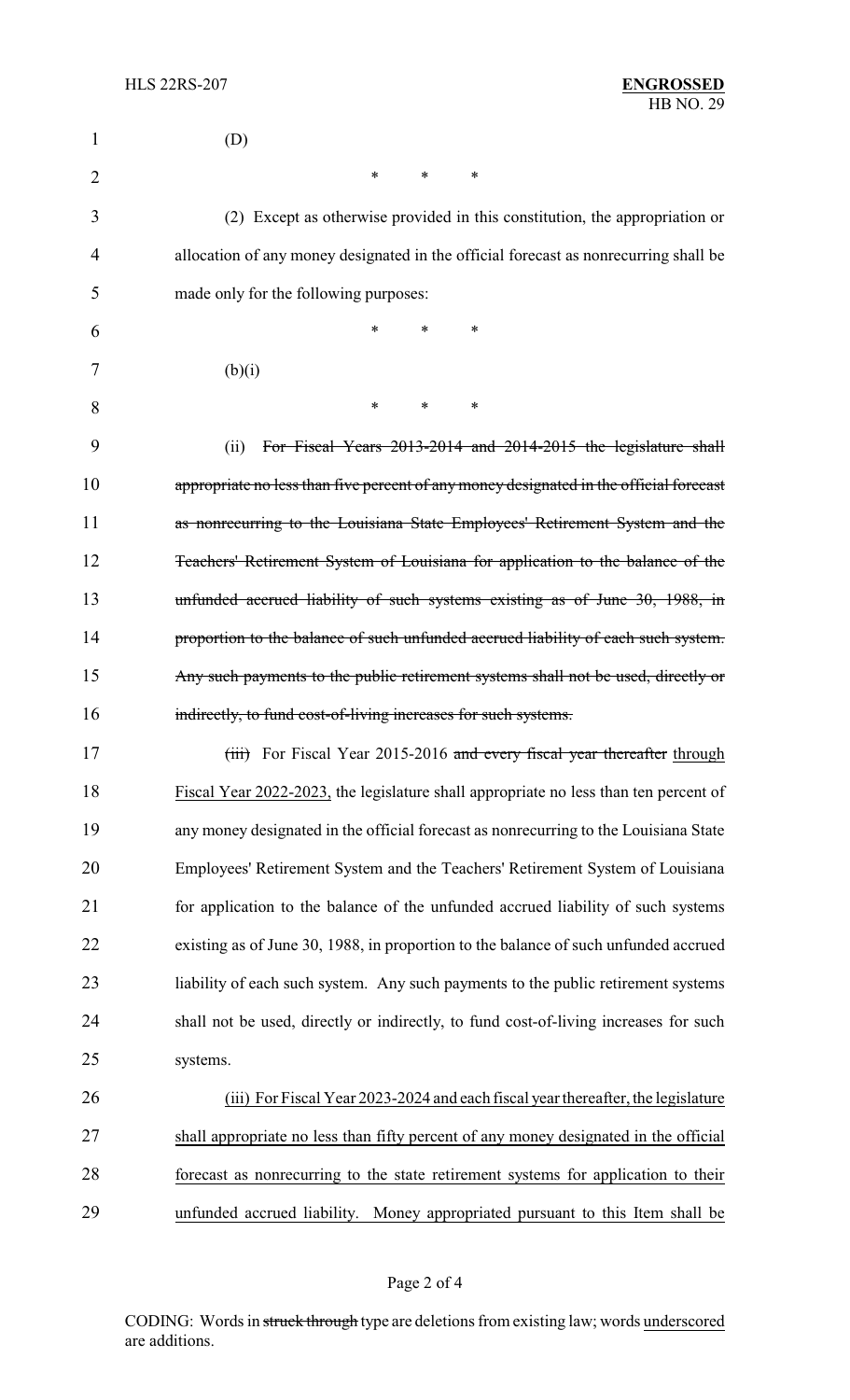| $\mathbf{1}$   | applied by the receiving system to its outstanding positive amortization bases in the         |  |  |
|----------------|-----------------------------------------------------------------------------------------------|--|--|
| $\overline{2}$ | order in which they were created, from oldest to newest. The legislature may                  |  |  |
| 3              | provide by law for a formula to distribute the nonrecurring money between those               |  |  |
| $\overline{4}$ | state retirement systems that have unfunded accrued liability. If the legislature has         |  |  |
| 5              | not provided by law for a distribution formula, nonrecurring money shall be                   |  |  |
| 6              | appropriated pursuant to this Item to each system in the proportion that the system's         |  |  |
| 7              | total unfunded accrued liability bears to the total of all state system unfunded              |  |  |
| 8              | accrued liability, using the most recent system valuations adopted by the Public              |  |  |
| 9              | Retirement Systems' Actuarial Committee or its successor. Any payment to a state              |  |  |
| 10             | retirement system made pursuant to the provisions of this Item shall not be used,             |  |  |
| 11             | directly or indirectly, to fund cost-of-living increases for such system.                     |  |  |
| 12             | *<br>*<br>$\ast$                                                                              |  |  |
| 13             | Section 2. Be it further resolved that this proposed amendment shall be submitted             |  |  |
| 14             | to the electors of the state of Louisiana at the statewide election to be held on November 8, |  |  |
| 15             | 2022.                                                                                         |  |  |
| 16             | Section 3. Be it further resolved that on the official ballot to be used at the election,     |  |  |
| 17             | there shall be printed a proposition, upon which the electors of the state shall be permitted |  |  |
| 18             | to vote YES or NO, to amend the Constitution of Louisiana, which proposition shall read as    |  |  |
| 19             | follows:                                                                                      |  |  |
| 20             | Do you support an amendment to require that a minimum of fifty percent of                     |  |  |
| 21             | money designated in the official forecast as nonrecurring be applied to                       |  |  |
| $22\,$         | paying off the unfunded accrued liability of state retirement systems?                        |  |  |
| 23             | (Amends Article VII, Section $10(D)(2)(b)(ii)$ and $(iii)$ )                                  |  |  |